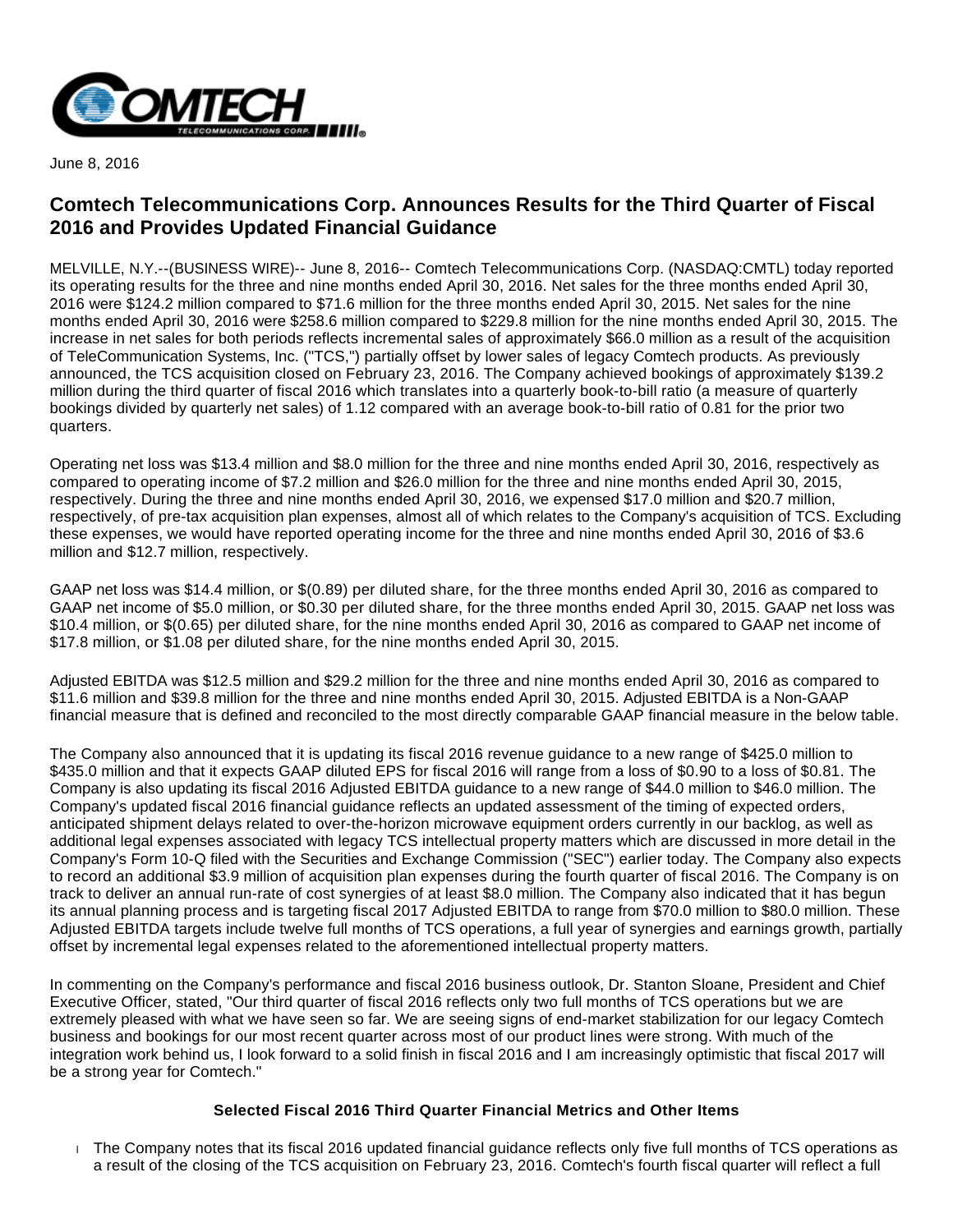three months of combined operations.

- As of April 30, 2016, the Company had \$69.1 million of cash and cash equivalents before payment of its quarterly dividend of \$4.9 million on May 20, 2016. However, after payment of the May 20, 2016 dividend and other remaining transaction and merger related expenditures, the Company now has approximately \$50.0 million of cash and cash equivalents.
- The Company's effective tax rate for fiscal 2016 will be impacted by various items including the non-deductibility of transaction related expenses incurred in connection with the TCS acquisition. Looking forward, the Company currently expects that its fiscal 2017 effective tax rate, excluding discrete items will approximate 37.5%.
- The Company's interest expense for the third quarter reflects, and going forward will continue to reflect the cost of borrowing in part for the TCS acquisition and the discharge of TCS's debt. As of April 30, 2016, total debt outstanding, net of \$6.2 million of deferred financing costs and including capital lease obligations, was \$351.2 million, of which \$17.8 million was current. The blended interest expense rate during the fourth quarter of fiscal 2016 is expected to approximate 5.0% (including amortization of deferred financing charges). Looking forward to fiscal 2017, the Company currently expects that the blended interest rate on its total debt will approximate 5.0%.
- The Company has completed a preliminary analysis and assessment of the fair values of the TCS assets acquired and liabilities assumed. Based on this preliminary analysis, \$280.9 million was allocated to intangibles with definite lives and \$127.1 million was allocated to goodwill. Total amortization of intangibles during the fourth quarter of fiscal 2016 (including amortization associated with the TCS assets acquired) is expected to approximate \$6.0 million. Based on this preliminary analysis, total annual amortization of intangibles with definite lives in fiscal 2017, based on this preliminary analysis and assessment, is expected to approximate \$22.8 million.
- Backlog as of April 30, 2016 was \$433.6 million compared to \$92.6 million as of January 31, 2016. Backlog as of April 30, 2016 includes the acquired backlog of TCS. Total bookings for the three and nine months ended April 30, 2016 were \$139.2 million and \$248.5 million compared to \$72.2 million and \$226.4 million for the three and nine months ended April 30, 2015.

Additional information about the Company's updated fiscal 2016 financial guidance is included in the Company's third quarter investor presentation which is located on the Company's website at [www.comtechtel.com](http://cts.businesswire.com/ct/CT?id=smartlink&url=http%3A%2F%2Fwww.comtechtel.com&esheet=51358618&newsitemid=20160608006513&lan=en-US&anchor=www.comtechtel.com&index=1&md5=d350c24a116ddc6dfa82f218256a4d0c).

## **Conference Call**

The Company has scheduled an investor conference call for 8:30 AM (ET) on Thursday, June 9th, 2016. Investors and the public are invited to access a live webcast of the conference call from the Investor Relations section of the Comtech web site at [www.comtechtel.com.](http://cts.businesswire.com/ct/CT?id=smartlink&url=http%3A%2F%2Fwww.comtechtel.com&esheet=51358618&newsitemid=20160608006513&lan=en-US&anchor=www.comtechtel.com&index=2&md5=5afb776563b54f389bd45a77bd16e440) Alternatively, investors can access the conference call by dialing (877) 876-9177 (domestic), or (785) 424-1666 (international) and using the conference I.D. "Comtech." A replay of the conference call will be available for seven days by dialing (800) 723-0520 or (402) 220-2653. In addition, an updated investor presentation, including earnings guidance, is available on the Company's web site.

### **About Comtech**

Comtech Telecommunications Corp. designs, develops, produces and markets innovative products, systems and services for advanced communications solutions. The Company sells products to a diverse customer base in the global commercial and government communications markets.

### **Cautionary Statement Regarding Forward-Looking Statements**

Certain information in this press release contains forward-looking statements, including but not limited to, information relating to the Company's future performance and financial condition, plans and objectives of the Company's management and the Company's assumptions regarding such future performance, financial condition, and plans and objectives that involve certain significant known and unknown risks and uncertainties and other factors not under the Company's control which may cause its actual results, future performance and financial condition, and achievement of plans and objectives of the Company's management to be materially different from the results, performance or other expectations implied by these forward-looking statements. These factors include, among other things: the possibility that the expected synergies from the acquisition of TeleCommunication Systems, Inc. ("TCS") will not be fully realized, or will not be realized within the anticipated time period; the risk that Comtech's and TCS's businesses will not be integrated successfully; the possibility of disruption from the acquisition, making it more difficult to maintain business and operational relationships or retain key personnel; the nature and timing of receipt of, and the Company's performance on, new or existing orders that can cause significant fluctuations in net sales and operating results; the timing and funding of government contracts; adjustments to gross profits on long-term contracts; risks associated with international sales; rapid technological change; evolving industry standards; new product announcements and enhancements; changing customer demands; changes in prevailing economic and political conditions; changes in the price of oil in global markets; changes in foreign currency exchange rates; risks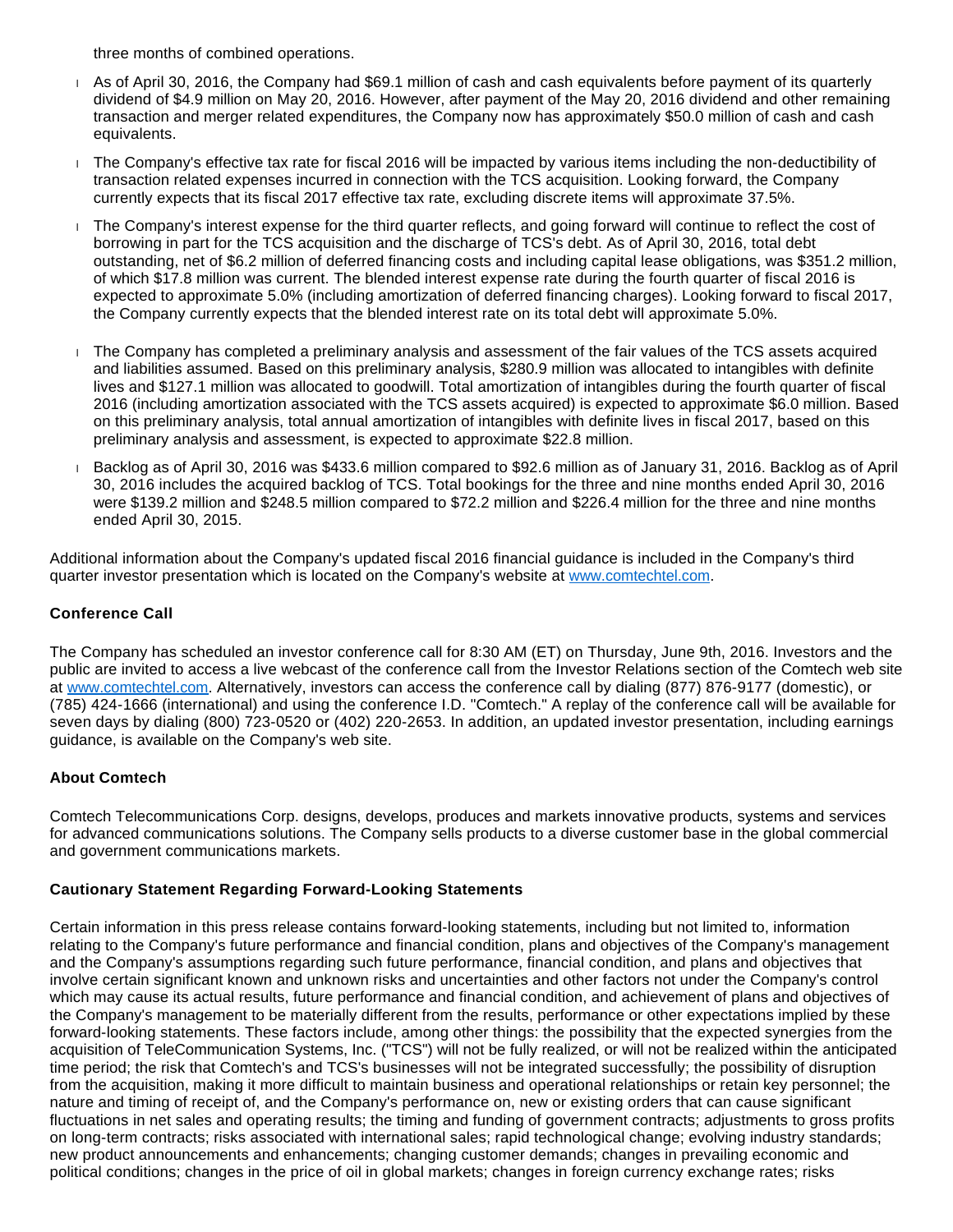associated with the Company's and TCS's legacy legal proceedings, customer claims for indemnification, and other similar matters; risks associated with Comtech's obligations under its Secured Credit Facility and acquisition debt; risks associated with the Company's large contracts; and other factors described in this and the Company's other filings with the SEC.

## **COMTECH TELECOMMUNICATIONS CORP. AND SUBSIDIARIES** Condensed Consolidated Statements of Operations

(Unaudited)

| Three months ended April<br>30, |            |                             |             |
|---------------------------------|------------|-----------------------------|-------------|
|                                 |            | Nine months ended April 30, |             |
| 2016                            | 2015       | 2016                        | 2015        |
| \$124,187,000                   | 71,633,000 | 258,627,000                 | 229,826,000 |
| 72,796,000                      | 39,325,000 | 149,596,000                 | 124,318,000 |
| 51,391,000                      | 32,308,000 | 109,031,000                 | 105,508,000 |
|                                 |            |                             |             |
| 30,439,000                      | 15,005,000 | 60,818,000                  | 46,557,000  |
| 12,613,000                      | 8,582,000  | 28,216,000                  | 28,267,000  |
| 16,960,000                      |            | 20,689,000                  |             |
| 4,776,000                       | 1,561,000  | 7,348,000                   | 4,682,000   |
| 64,788,000                      | 25,148,000 | 117,071,000                 | 79,506,000  |
| (13, 397, 000)                  | 7,160,000  | (8,040,000)                 | 26,002,000  |
|                                 |            |                             |             |
| 3,473,000                       | 72,000     | 3,621,000                   | 406,000     |
| (5,000)                         | (107,000)  | (227,000)                   | (281,000)   |
| (16, 865, 000)                  | 7,195,000  | (11, 434, 000)              | 25,877,000  |
| (2,510,000)                     | 2,235,000  | (994,000)                   | 8,107,000   |
| \$(14,355,000)                  | 4,960,000  | (10, 440, 000)              | 17,770,000  |
|                                 |            |                             |             |
| \$<br>(0.89)                    | 0.31       | (0.65)                      | 1.10        |
| \$<br>(0.89)                    | 0.30       | (0.65)                      | 1.08        |
| 16,195,000                      |            | 16,184,000                  | 16,220,000  |
|                                 |            |                             |             |
| 16,195,000                      | 16,382,000 | 16,184,000                  | 16,468,000  |
|                                 |            |                             |             |
| \$<br>0.30                      | 0.30       | 0.90                        | 0.90        |
|                                 |            | 16,202,000                  |             |

#### **COMTECH TELECOMMUNICATIONS CORP. AND SUBSIDIARIES** Condensed Consolidated Balance Sheets

(Unaudited)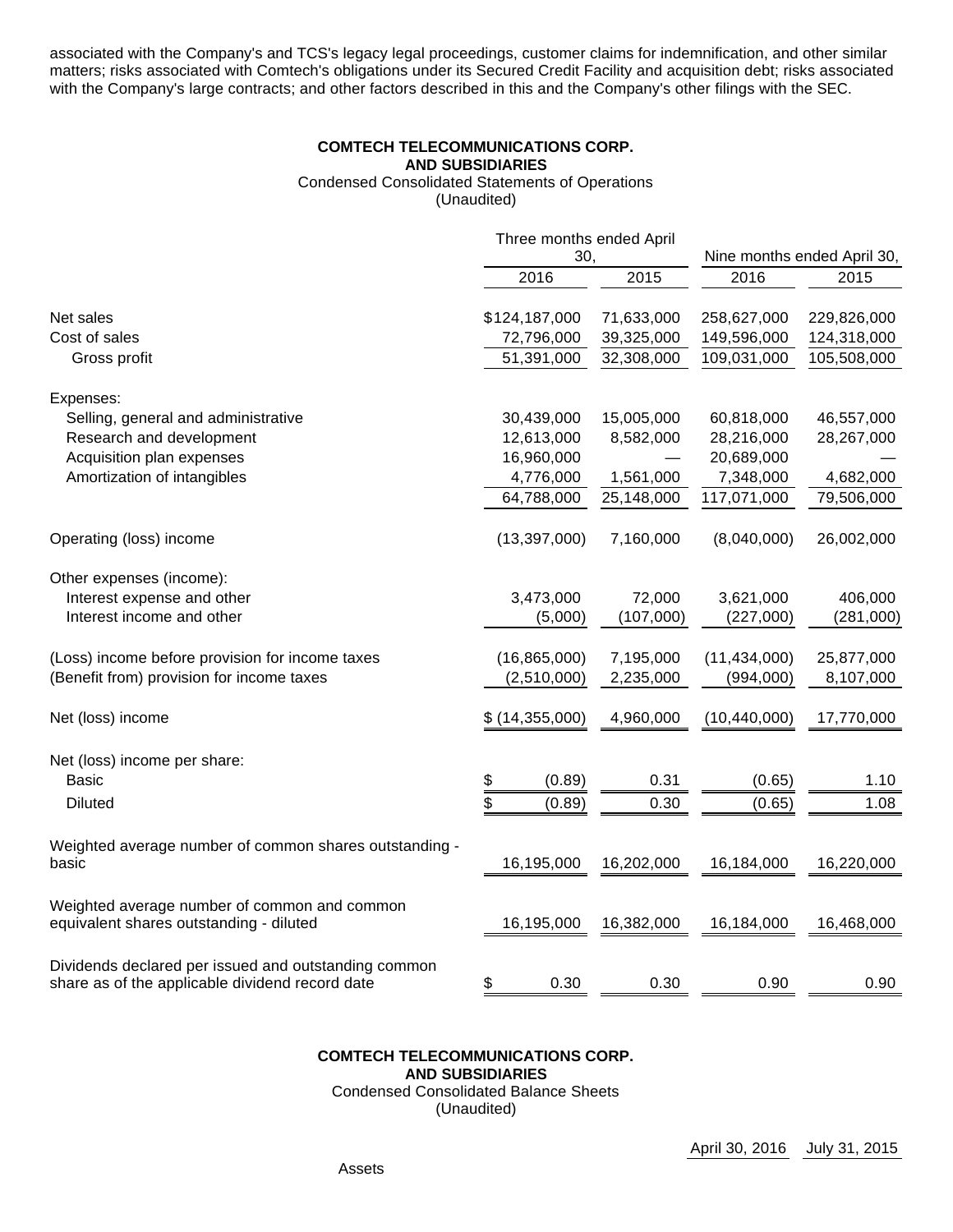| Current assets:                                                                      |                 |                 |
|--------------------------------------------------------------------------------------|-----------------|-----------------|
| Cash and cash equivalents                                                            | \$69,112,000    | 150,953,000     |
| Accounts receivable, net                                                             | 134,054,000     | 69,255,000      |
| Inventories, net                                                                     | 75,324,000      | 62,068,000      |
| Prepaid expenses and other current assets                                            | 19,753,000      | 7,396,000       |
| Deferred tax asset, net                                                              |                 | 11,084,000      |
| <b>Total current assets</b>                                                          | 298,243,000     | 300,756,000     |
| Property, plant and equipment, net                                                   | 39,588,000      | 15,370,000      |
| Goodwill                                                                             | 264,503,000     | 137,354,000     |
| Intangibles with finite lives, net                                                   | 293,561,000     | 20,009,000      |
| Deferred financing costs, net                                                        | 3,739,000       |                 |
| Other assets, net                                                                    | 3,694,000       | 388,000         |
| <b>Total assets</b>                                                                  | \$903,328,000   | 473,877,000     |
| Liabilities and Stockholders' Equity                                                 |                 |                 |
| <b>Current liabilities:</b>                                                          |                 |                 |
| Accounts payable                                                                     | \$24,086,000    | 15,708,000      |
| Accrued expenses and other current liabilities                                       | 75,137,000      | 29,470,000      |
| Dividends payable                                                                    | 4,851,000       | 4,839,000       |
| Customer advances and deposits, current                                              | 29,779,000      | 14,320,000      |
| Current portion of long-term debt                                                    | 14,062,000      |                 |
|                                                                                      |                 |                 |
| Current portion of capital lease obligations                                         | 3,770,000       |                 |
| Interest payable                                                                     | 111,000         |                 |
| <b>Total current liabilities</b>                                                     | 151,796,000     | 64,337,000      |
| Non-current portion of long-term debt, net                                           | 328,486,000     |                 |
| Non-current portion of capital lease obligations                                     | 4,880,000       |                 |
| Income taxes payable                                                                 | 3,262,000       | 1,573,000       |
| Deferred tax liability, net                                                          | 24,193,000      | 2,925,000       |
| Customer advances and deposits, non-current                                          | 6,137,000       |                 |
| <b>Other liabilities</b>                                                             | 4,776,000       | 3,633,000       |
| <b>Total liabilities</b>                                                             | 523,530,000     | 72,468,000      |
| Commitments and contingencies                                                        |                 |                 |
| Stockholders' equity:                                                                |                 |                 |
| Preferred stock, par value \$.10 per share; shares authorized and unissued 2,000,000 |                 |                 |
| Common stock, par value \$.10 per share; authorized 100,000,000 shares; issued       |                 |                 |
| 31,204,396 shares and 31,165,401 shares at April 30, 2016 and July 31, 2015,         |                 |                 |
| respectively                                                                         | 3,121,000       | 3,117,000       |
| Additional paid-in capital                                                           | 430,549,000     | 427,083,000     |
| Retained earnings                                                                    | 387,977,000     | 413,058,000     |
|                                                                                      | 821,647,000     | 843,258,000     |
| Less:                                                                                |                 |                 |
| Treasury stock, at cost (15,033,317 shares at April 30, 2016 and July 31, 2015)      | (441, 849, 000) | (441, 849, 000) |
| Total stockholders' equity                                                           | 379,798,000     | 401,409,000     |
| Total liabilities and stockholders' equity                                           | \$903,328,000   | 473,877,000     |

### **COMTECH TELECOMMUNICATIONS CORP.**

**AND SUBSIDIARIES**

Reconciliation of Non-GAAP Financial Measures to GAAP Financial Measures

(Unaudited)

### **Use of Non-GAAP Financial Measures**

In order to provide investors with additional information regarding our financial results, this press release contains "Non-GAAP financial measures" under the rules of the SEC. Our Adjusted EBITDA is a Non-GAAP measure that represents earnings before interest, income taxes, depreciation and amortization of intangibles, amortization of stock-based